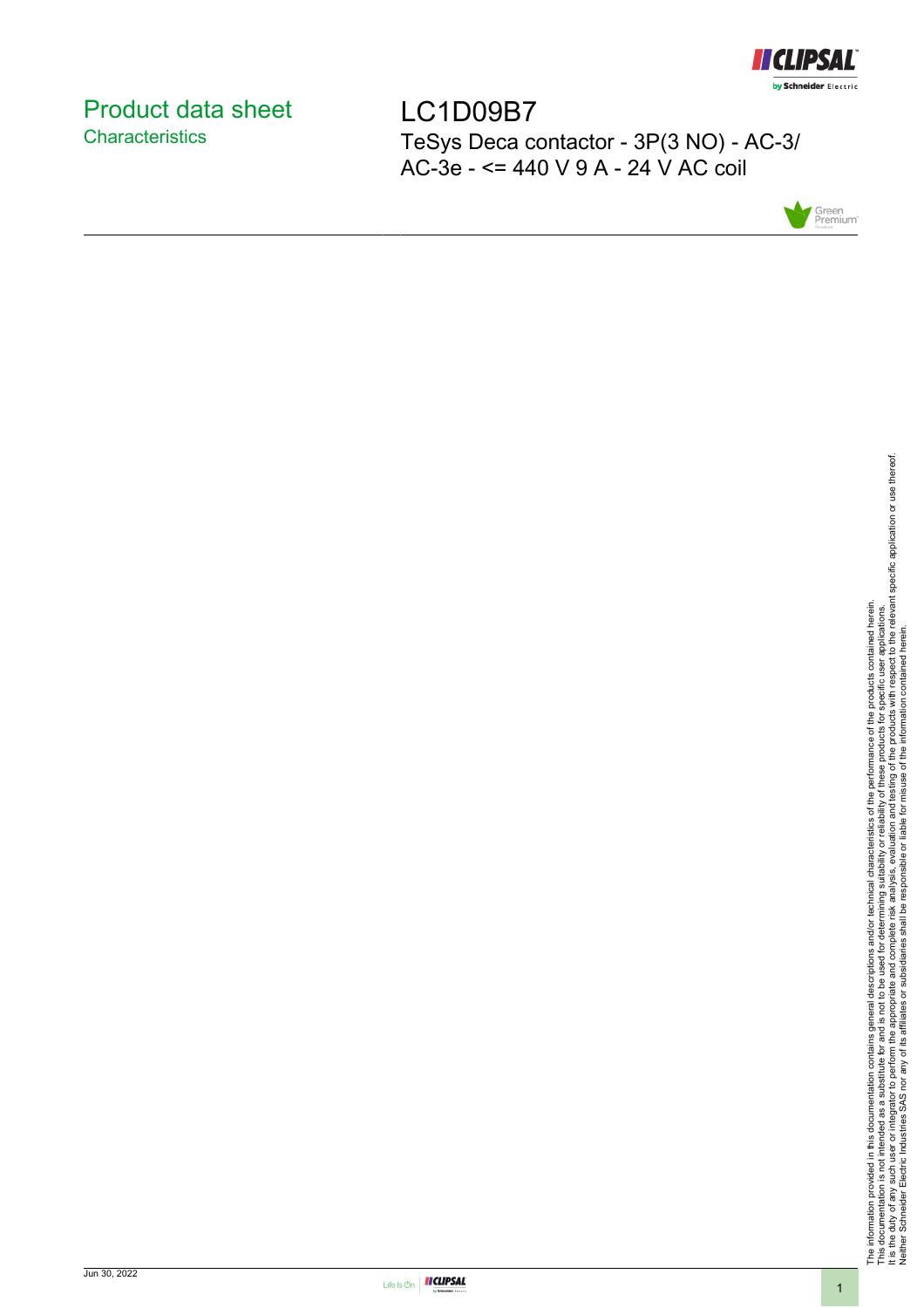

| Main                                           |                                                                                                                                                                                                                                                                                                                                                                                                                                                     |
|------------------------------------------------|-----------------------------------------------------------------------------------------------------------------------------------------------------------------------------------------------------------------------------------------------------------------------------------------------------------------------------------------------------------------------------------------------------------------------------------------------------|
| Range                                          | TeSys<br><b>TeSys Deca</b>                                                                                                                                                                                                                                                                                                                                                                                                                          |
| Product name                                   | TeSys D<br><b>TeSys Deca</b>                                                                                                                                                                                                                                                                                                                                                                                                                        |
| Product or component<br>type                   | Contactor                                                                                                                                                                                                                                                                                                                                                                                                                                           |
| Device short name                              | LC <sub>1</sub> D                                                                                                                                                                                                                                                                                                                                                                                                                                   |
| Contactor application                          | Resistive load<br>Motor control                                                                                                                                                                                                                                                                                                                                                                                                                     |
| Utilisation category                           | $AC-4$<br>$AC-1$<br>$AC-3$<br>AC-3e                                                                                                                                                                                                                                                                                                                                                                                                                 |
| Poles description                              | 3P                                                                                                                                                                                                                                                                                                                                                                                                                                                  |
| Power pole contact<br>composition              | 3 NO                                                                                                                                                                                                                                                                                                                                                                                                                                                |
| [Ue] rated operational<br>voltage              | Power circuit: <= 690 V AC 25400 Hz<br>Power circuit: <= 300 V DC                                                                                                                                                                                                                                                                                                                                                                                   |
| [le] rated operational<br>current              | 9 A (at <60 °C) at <= 440 V AC AC-3 for power<br>circuit<br>25 A (at <60 °C) at <= 440 V AC AC-1 for power<br>circuit<br>9 A (at <60 °C) at <= 440 V AC AC-3e for power<br>circuit                                                                                                                                                                                                                                                                  |
| Motor power kW                                 | 2.2 KW at 220230 V AC 50/60 Hz (AC-3)<br>4 KW at 380400 V AC 50/60 Hz (AC-3)<br>4 KW at 415440 V AC 50/60 Hz (AC-3)<br>5.5 KW at 500 V AC 50/60 Hz (AC-3)<br>5.5 KW at 660690 V AC 50/60 Hz (AC-3)<br>2.2 KW at 400 V AC 50/60 Hz (AC-4)<br>2.2 KW at 220230 V AC 50/60 Hz (AC-3e)<br>4 KW at 380400 V AC 50/60 Hz (AC-3e)<br>4 KW at 415440 V AC 50/60 Hz (AC-3e)<br>5.5 KW at 500 V AC 50/60 Hz (AC-3e)<br>5.5 kW at 660690 V AC 50/60 Hz (AC-3e) |
| Motor power HP (UL /<br>CSA)                   | 1 Hp at 230/240 V AC 50/60 Hz for 1 phase motors<br>2 Hp at 200/208 V AC 50/60 Hz for 3 phases motors<br>2 Hp at 230/240 V AC 50/60 Hz for 3 phases motors<br>5 Hp at 460/480 V AC 50/60 Hz for 3 phases motors<br>7.5 Hp at 575/600 V AC 50/60 Hz for 3 phases<br>motors<br>0.33 hp at 115 V AC 50/60 Hz for 1 phase motors                                                                                                                        |
| Control circuit type                           | AC at 50/60 Hz                                                                                                                                                                                                                                                                                                                                                                                                                                      |
| [Uc] control circuit<br>voltage                | 24 V AC 50/60 Hz                                                                                                                                                                                                                                                                                                                                                                                                                                    |
| Auxiliary contact<br>composition               | 1 NO + 1 NC                                                                                                                                                                                                                                                                                                                                                                                                                                         |
| [Uimp] rated impulse<br>withstand voltage      | 6 kV conforming to IEC 60947                                                                                                                                                                                                                                                                                                                                                                                                                        |
| Overvoltage category                           | Ш                                                                                                                                                                                                                                                                                                                                                                                                                                                   |
| [Ith] conventional free<br>air thermal current | 25 A (at 60 °C) for power circuit<br>10 A (at 60 °C) for signalling circuit                                                                                                                                                                                                                                                                                                                                                                         |
| Irms rated making<br>capacity                  | 250 A at 440 V for power circuit conforming to IEC<br>60947<br>140 A AC for signalling circuit conforming to IEC<br>60947-5-1<br>250 A DC for signalling circuit conforming to IEC<br>60947-5-1                                                                                                                                                                                                                                                     |
| Rated breaking capacity                        | 250 A at 440 V for power circuit conforming to IEC<br>60947                                                                                                                                                                                                                                                                                                                                                                                         |
| [Icw] rated short-time<br>withstand current    | 105 A 40 °C - 10 s for power circuit<br>210 A 40 °C - 1 s for power circuit<br>30 A 40 °C - 10 min for power circuit<br>61 A 40 °C - 1 min for power circuit<br>100 A - 1 s for signalling circuit<br>120 A - 500 ms for signalling circuit<br>140 A - 100 ms for signalling circuit                                                                                                                                                                |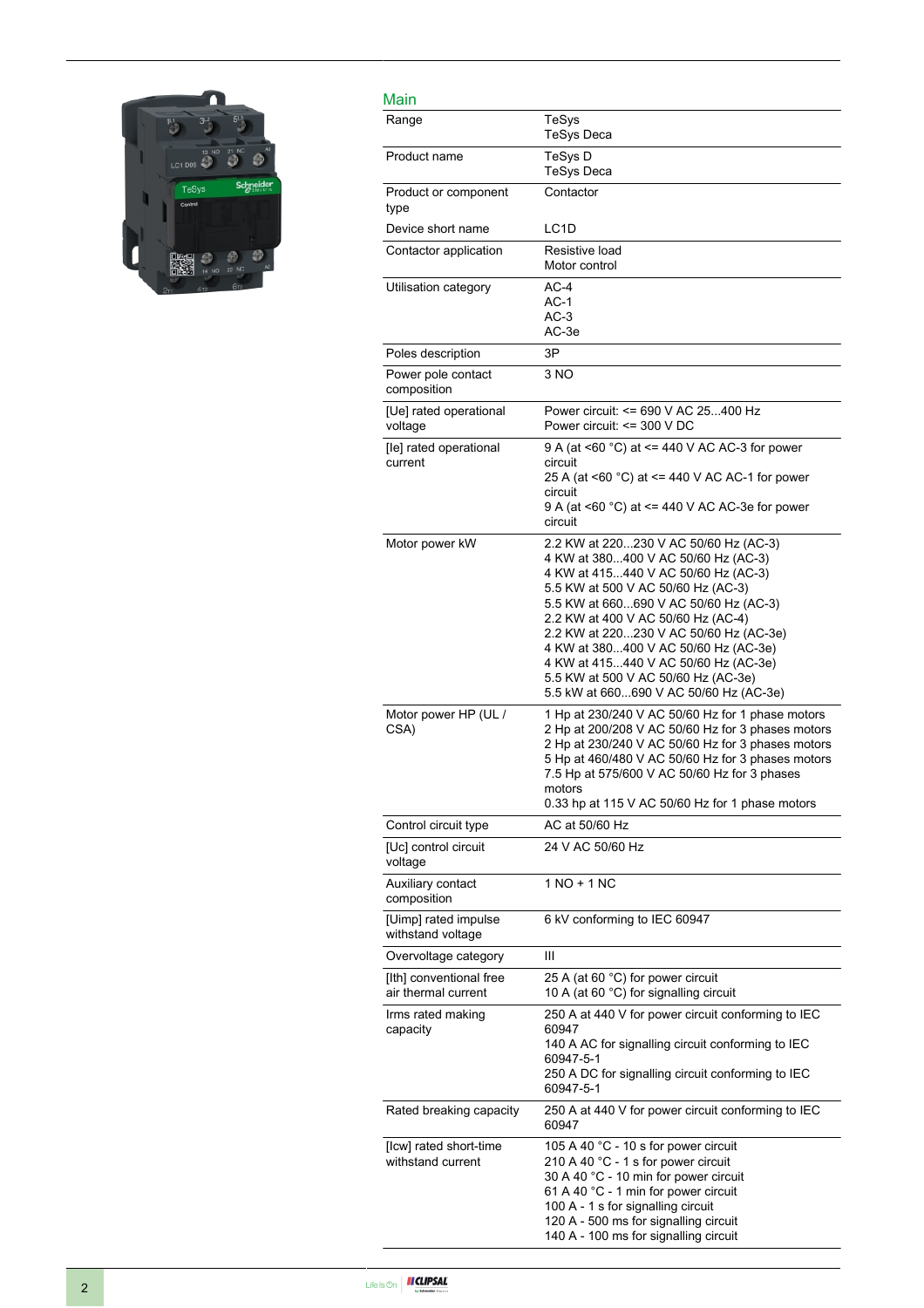| Associated fuse rating           | 10 A gG for signalling circuit conforming to IEC<br>60947-5-1<br>25 A gG at <= 690 V coordination type 1 for power<br>circuit<br>20 A gG at <= 690 V coordination type 2 for power                                                                                                                                                                                                                                                                                                                                                                                                                                                                                                                                                                                                                                                                                                                                                                                                                                                                                                                                                                                                                                                               |  |  |
|----------------------------------|--------------------------------------------------------------------------------------------------------------------------------------------------------------------------------------------------------------------------------------------------------------------------------------------------------------------------------------------------------------------------------------------------------------------------------------------------------------------------------------------------------------------------------------------------------------------------------------------------------------------------------------------------------------------------------------------------------------------------------------------------------------------------------------------------------------------------------------------------------------------------------------------------------------------------------------------------------------------------------------------------------------------------------------------------------------------------------------------------------------------------------------------------------------------------------------------------------------------------------------------------|--|--|
| Average impedance                | circuit                                                                                                                                                                                                                                                                                                                                                                                                                                                                                                                                                                                                                                                                                                                                                                                                                                                                                                                                                                                                                                                                                                                                                                                                                                          |  |  |
| [Ui] rated insulation<br>voltage | 2.5 mOhm - Ith 25 A 50 Hz for power circuit<br>Power circuit: 690 V conforming to IEC 60947-4-1<br>Power circuit: 600 V CSA certified<br>Power circuit: 600 V UL certified<br>Signalling circuit: 690 V conforming to IEC 60947-1<br>Signalling circuit: 600 V CSA certified<br>Signalling circuit: 600 V UL certified                                                                                                                                                                                                                                                                                                                                                                                                                                                                                                                                                                                                                                                                                                                                                                                                                                                                                                                           |  |  |
| <b>Electrical durability</b>     | 0.6 Mcycles 25 A AC-1 at Ue <= 440 V<br>2 Mcycles 9 A AC-3 at Ue <= 440 V<br>2 Mcycles 9 A AC-3e at Ue <= 440 V                                                                                                                                                                                                                                                                                                                                                                                                                                                                                                                                                                                                                                                                                                                                                                                                                                                                                                                                                                                                                                                                                                                                  |  |  |
| Power dissipation per<br>pole    | 1.56 W AC-1<br>0.2 W AC-3<br>0.2 W AC-3e                                                                                                                                                                                                                                                                                                                                                                                                                                                                                                                                                                                                                                                                                                                                                                                                                                                                                                                                                                                                                                                                                                                                                                                                         |  |  |
| Front cover                      | With                                                                                                                                                                                                                                                                                                                                                                                                                                                                                                                                                                                                                                                                                                                                                                                                                                                                                                                                                                                                                                                                                                                                                                                                                                             |  |  |
| Mounting support                 | Rail<br>Plate                                                                                                                                                                                                                                                                                                                                                                                                                                                                                                                                                                                                                                                                                                                                                                                                                                                                                                                                                                                                                                                                                                                                                                                                                                    |  |  |
| Standards                        | CSA C22.2 No 14<br>EN 60947-4-1<br>EN 60947-5-1<br>IEC 60947-4-1<br>IEC 60947-5-1<br><b>UL 508</b><br>IEC 60335-1                                                                                                                                                                                                                                                                                                                                                                                                                                                                                                                                                                                                                                                                                                                                                                                                                                                                                                                                                                                                                                                                                                                                |  |  |
| <b>Product certifications</b>    | GL<br><b>CSA</b><br>GOST<br><b>RINA</b><br>LROS (Lloyds register of shipping)<br>UL<br><b>DNV</b><br>BV<br>CCC<br><b>UKCA</b>                                                                                                                                                                                                                                                                                                                                                                                                                                                                                                                                                                                                                                                                                                                                                                                                                                                                                                                                                                                                                                                                                                                    |  |  |
| Connections - terminals          | Power circuit: screw clamp terminals 1 cable(s) 1<br>4 mm <sup>2</sup> flexible without cable end<br>Power circuit: screw clamp terminals 2 cable(s) 1<br>4 mm <sup>2</sup> flexible without cable end<br>Power circuit: screw clamp terminals 1 cable(s) 1<br>4 mm <sup>2</sup> flexible with cable end<br>Power circuit: screw clamp terminals 2 cable(s) 1<br>2.5 mm <sup>2</sup> flexible with cable end<br>Power circuit: screw clamp terminals 1 cable(s) 1<br>4 mm <sup>2</sup> solid without cable end<br>Power circuit: screw clamp terminals 2 cable(s) 1<br>4 mm <sup>2</sup> solid without cable end<br>Control circuit: screw clamp terminals 1 cable(s) 1<br>4 mm <sup>2</sup> flexible without cable end<br>Control circuit: screw clamp terminals 2 cable(s) 1<br>4 mm <sup>2</sup> flexible without cable end<br>Control circuit: screw clamp terminals 1 cable(s) 1<br>4 mm <sup>2</sup> flexible with cable end<br>Control circuit: screw clamp terminals 2 cable(s) 1<br>2.5 mm <sup>2</sup> flexible with cable end<br>Control circuit: screw clamp terminals 1 cable(s) 1<br>4 mm <sup>2</sup> solid without cable end<br>Control circuit: screw clamp terminals 2 cable(s) 1<br>4 mm <sup>2</sup> solid without cable end |  |  |
| <b>Tightening torque</b>         | Power circuit: 1.7 N.m - on screw clamp terminals -<br>with screwdriver flat $\varnothing$ 6 mm<br>Power circuit: 1.7 N.m - on screw clamp terminals -<br>with screwdriver Philips No 2<br>Control circuit: 1.7 N.m - on screw clamp terminals -<br>with screwdriver flat $\varnothing$ 6 mm<br>Control circuit: 1.7 N.m - on screw clamp terminals -<br>with screwdriver Philips No 2<br>Control circuit: 1.7 N.m - on screw clamp terminals -<br>with screwdriver pozidriv No 2<br>Power circuit: 1.7 N.m - on screw clamp terminals -<br>with screwdriver pozidriv No 2                                                                                                                                                                                                                                                                                                                                                                                                                                                                                                                                                                                                                                                                       |  |  |

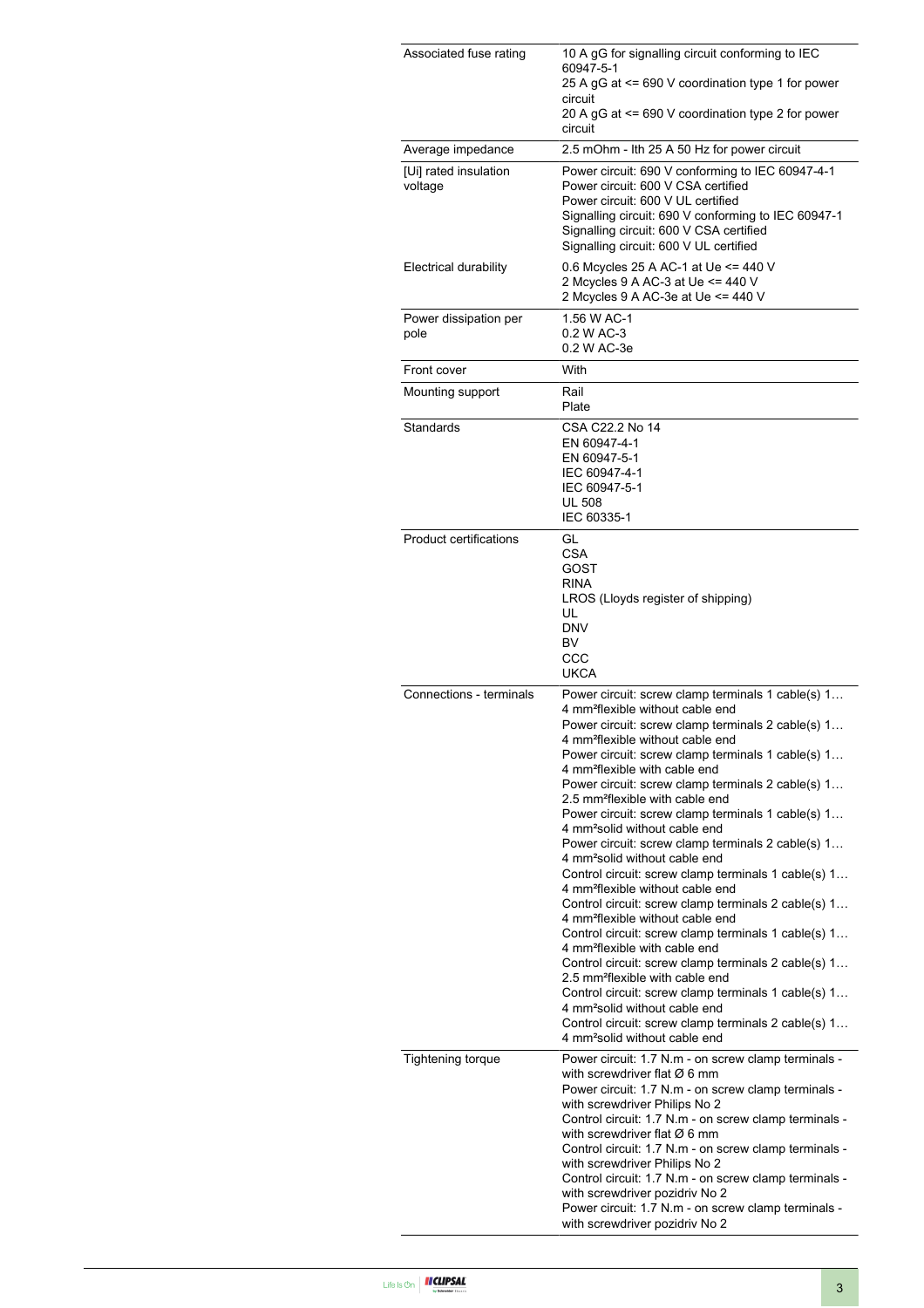| Operating time           | 1222 ms closing<br>419 ms opening                                                                                                                                          |
|--------------------------|----------------------------------------------------------------------------------------------------------------------------------------------------------------------------|
| Safety reliability level | B10d = 1369863 cycles contactor with nominal load<br>conforming to EN/ISO 13849-1<br>B10d = 20000000 cycles contactor with mechanical<br>load conforming to EN/ISO 13849-1 |
| Mechanical durability    | 15 Mcycles                                                                                                                                                                 |
| Maximum operating rate   | 3600 cyc/h 60 °C                                                                                                                                                           |

## **Complementary**

| Coil technology                 | Without built-in suppressor module                                                                                                                                                   |  |  |
|---------------------------------|--------------------------------------------------------------------------------------------------------------------------------------------------------------------------------------|--|--|
| Control circuit voltage limits  | 0.30.6 Uc (-4070 °C): drop-out AC 50/60 Hz<br>0.81.1 Uc (-4060 °C) operational AC 50 Hz<br>0.851.1 Uc (-4060 °C): operational AC 60 Hz<br>11.1 Uc (6070 °C): operational AC 50/60 Hz |  |  |
| Inrush power in VA              | 70 VA 60 Hz cos phi 0.75 (at 20 °C)<br>70 VA 50 Hz cos phi 0.75 (at 20 °C)                                                                                                           |  |  |
| Hold-in power consumption in VA | 7.5 VA 60 Hz cos phi 0.3 (at 20 °C)<br>7 VA 50 Hz cos phi 0.3 (at 20 °C)                                                                                                             |  |  |
| Heat dissipation                | 23 W at 50/60 Hz                                                                                                                                                                     |  |  |
| Auxiliary contacts type         | Type mechanically linked 1 NO + 1 NC conforming to IEC 60947-5-1<br>Type mirror contact 1 NC conforming to IEC 60947-4-1                                                             |  |  |
| Signalling circuit frequency    | 25400 Hz                                                                                                                                                                             |  |  |
| Minimum switching current       | 5 mA for signalling circuit                                                                                                                                                          |  |  |
| Minimum switching voltage       | 17 V for signalling circuit                                                                                                                                                          |  |  |
| Non-overlap time                | 1.5 Ms on de-energisation between NC and NO contact<br>1.5 ms on energisation between NC and NO contact                                                                              |  |  |
| Insulation resistance           | > 10 MOhm for signalling circuit                                                                                                                                                     |  |  |

#### Environment

| IP degree of protection               | IP20 front face conforming to IEC 60529                                                                                                                                      |  |
|---------------------------------------|------------------------------------------------------------------------------------------------------------------------------------------------------------------------------|--|
| Climatic withstand                    | Conforming to IACS E10<br>Conforming to IEC 60947-1 Annex Q category D                                                                                                       |  |
| Protective treatment                  | TH conforming to IEC 60068-2-30                                                                                                                                              |  |
| Pollution degree                      | 3                                                                                                                                                                            |  |
| Ambient air temperature for operation | $-4060 °C$<br>6070 °C with derating                                                                                                                                          |  |
| Ambient air temperature for storage   | $-6080 °C$                                                                                                                                                                   |  |
| Operating altitude                    | $03000$ m                                                                                                                                                                    |  |
| Fire resistance                       | 850 °C conforming to IEC 60695-2-1                                                                                                                                           |  |
| Mechanical robustness                 | Vibrations contactor open: 2 Gn, 5300 Hz<br>Vibrations contactor closed: 4 Gn, 5300 Hz<br>Shocks contactor open: 10 Gn for 11 ms<br>Shocks contactor closed: 15 Gn for 11 ms |  |
| Height                                | 77 mm                                                                                                                                                                        |  |
| Width                                 | 45 mm                                                                                                                                                                        |  |
| Depth                                 | 86 mm                                                                                                                                                                        |  |
| Net weight                            | $0.32$ kg                                                                                                                                                                    |  |

# Packing Units

| Unit Type of Package 1       | <b>PCE</b>      |
|------------------------------|-----------------|
| Number of Units in Package 1 |                 |
| Package 1 Weight             | 358.0 g         |
| Package 1 Height             | 5 cm            |
| Package 1 width              | 9 cm            |
| Package 1 Length             | $11 \text{ cm}$ |
| Unit Type of Package 2       | S <sub>02</sub> |
| Number of Units in Package 2 | 20              |
| Package 2 Weight             | 7.394 kg        |
| Package 2 Height             | $15 \text{ cm}$ |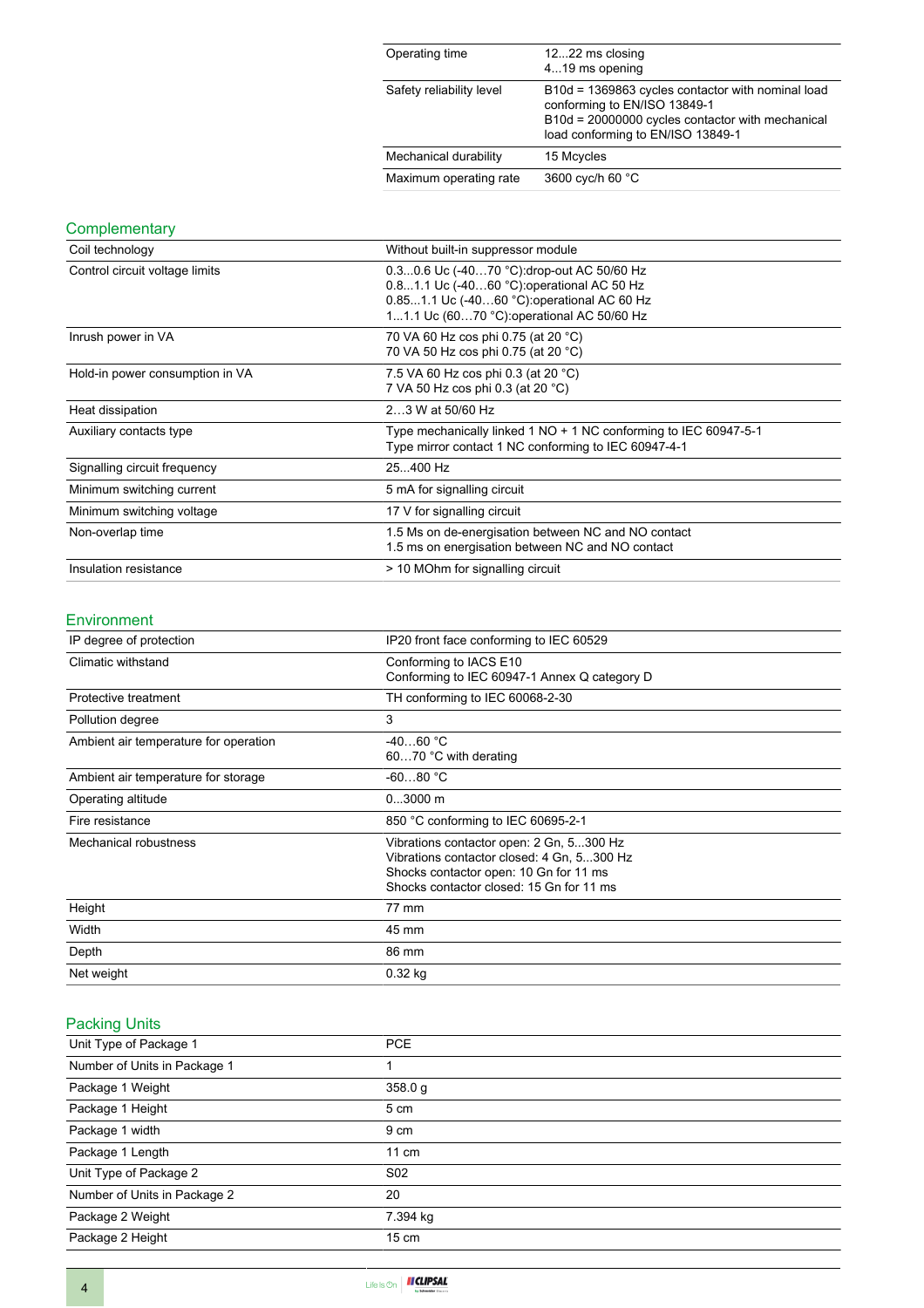| Package 2 width              | 30 cm      |
|------------------------------|------------|
| Package 2 Length             | 40 cm      |
| Unit Type of Package 3       | P06        |
| Number of Units in Package 3 | 320        |
| Package 3 Weight             | 126.304 kg |
| Package 3 Height             | 75 cm      |
| Package 3 width              | 80 cm      |
| Package 3 Length             | 60 cm      |

# Offer Sustainability

| Sustainable offer status        | Green Premium product                                                                                                          |  |  |  |
|---------------------------------|--------------------------------------------------------------------------------------------------------------------------------|--|--|--|
| <b>REACh Regulation</b>         | <b>E</b> REACh Declaration                                                                                                     |  |  |  |
| REACh free of SVHC              | Yes                                                                                                                            |  |  |  |
| <b>EU RoHS Directive</b>        | Compliant <b>E</b> EU RoHS Declaration                                                                                         |  |  |  |
| Toxic heavy metal free          | Yes                                                                                                                            |  |  |  |
| Mercury free                    | Yes                                                                                                                            |  |  |  |
| RoHS exemption information      | <b>E</b> Yes                                                                                                                   |  |  |  |
| China RoHS Regulation           | China RoHS Declaration                                                                                                         |  |  |  |
| <b>Environmental Disclosure</b> | Product Environmental Profile                                                                                                  |  |  |  |
| <b>Circularity Profile</b>      | End Of Life Information                                                                                                        |  |  |  |
| <b>WEEE</b>                     | The product must be disposed on European Union markets following specific<br>waste collection and never end up in rubbish bins |  |  |  |
| <b>PVC</b> free                 | Yes                                                                                                                            |  |  |  |
|                                 |                                                                                                                                |  |  |  |

### Contractual warranty

Warranty 18 months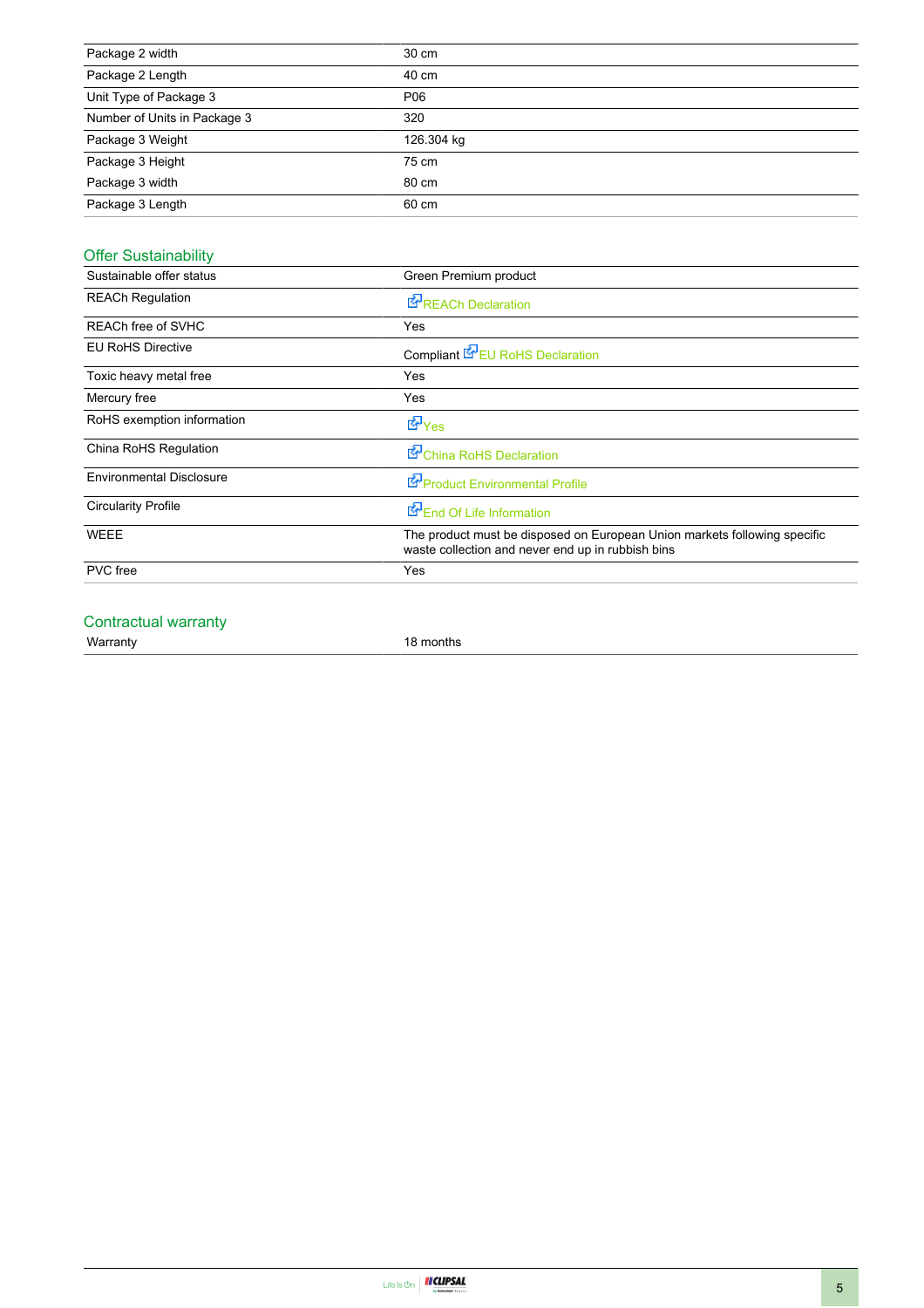Product data sheet Dimensions Drawings

# LC1D09B7

### Dimensions



(1) Including LAD 4BB<br>(2) Minimum electrical

Minimum electrical clearance

| LC1                                                    |                                   | D09D18      | D093D123             | D099D129 |
|--------------------------------------------------------|-----------------------------------|-------------|----------------------|----------|
| $\sf b$                                                | without add-on blocks             | 77          | 99                   | 80       |
| b1                                                     | with LAD 4BB                      | 94          | 107                  | 95.5     |
| with LA4<br>$D \bullet 2$                              | $110^{(1)}$                       | $123^{(1)}$ | $111.5^{(1)}$        |          |
| with LA4<br>DF, DT                                     | $119^{(1)}$                       | $132^{(1)}$ | 120.5 <sup>(1)</sup> |          |
| with LA4<br>DW, DL                                     | $126^{(1)}$                       | $139^{(1)}$ | $127.5^{(1)}$        |          |
| $\mathbf c$                                            | without cover or add-on blocks    | 84          | 84                   | 84       |
| with<br>cover,<br>without<br>add-on<br>blocks          | 86                                | 86          | 86                   |          |
| c1                                                     | with LAD N or C (2 or 4 contacts) | 117         | 117                  | 117      |
| c2                                                     | with LA6 DK10, LAD 6K10           | 129         | 129                  | 129      |
| c3                                                     | with LAD T, R, S                  | 137         | 137                  | 137      |
| with LAD<br><b>T</b> , R,<br>S and<br>sealing<br>cover | 141                               | 141         | 141                  |          |
| (1)                                                    | Including LAD 4BB.                |             |                      |          |